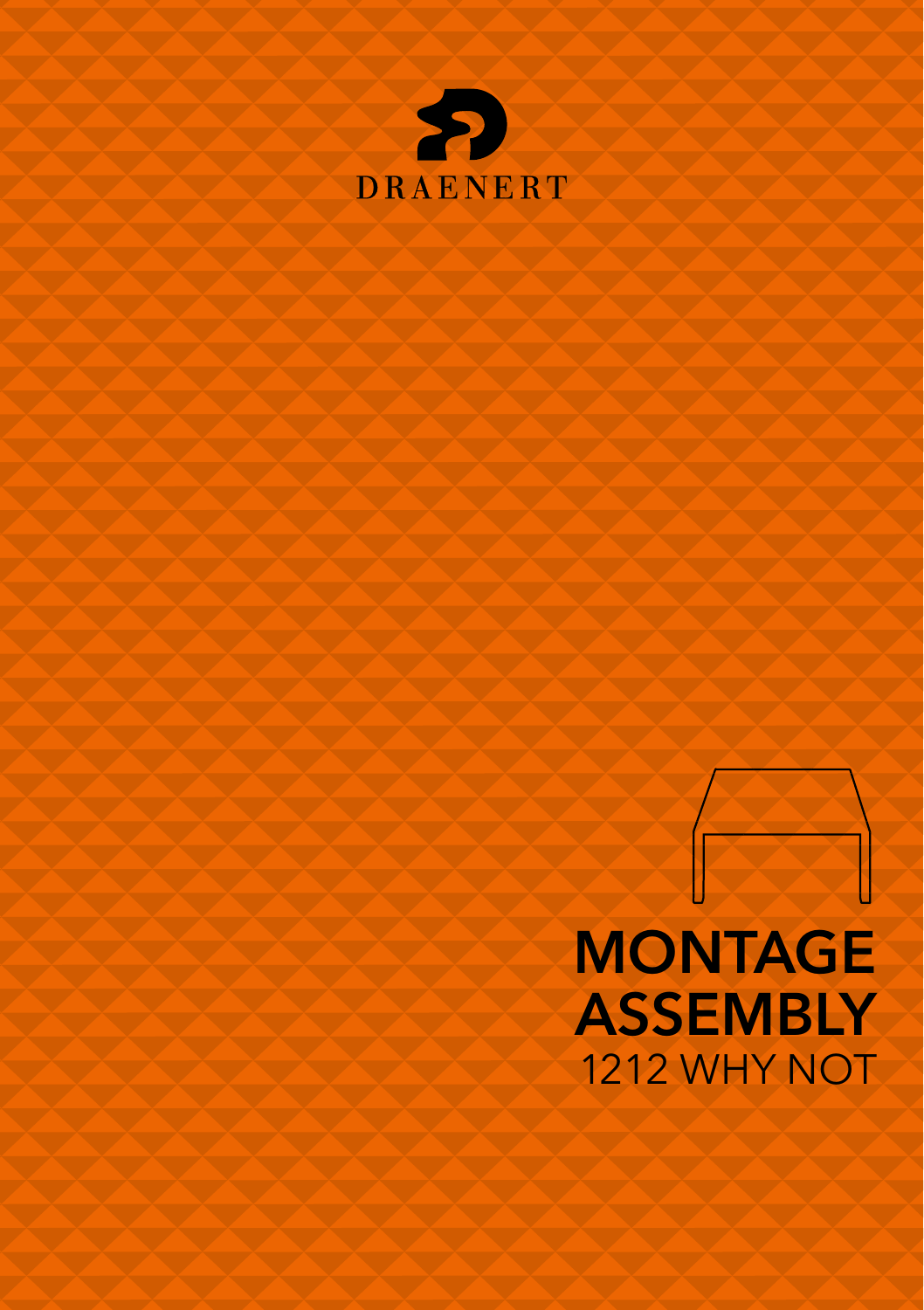

## CONTENT OF DELIVERY

(remains with the customer)

- 1 glass top
- 4 tubular legs
- 4 screws
- 4 glides
- 1 assembly key long
- material information



## PERSONS REQUIRED FOR ASSEMBLY: 1 PERSON

#### ASSEMBLY

Put the glass top with the metal support parts upwards on a clean and soft surface. Screw the tubular legs on the metal support parts and insert the included glides into the tubular legs.

**ATTENTION** Do not overtighten the screws, as the metal support part can be deformed and may get detached from the glass top. Do not press in the glides with too much force, as the glass top may break in the corners.

Turn over the table and put it carefully on the legs.

ATTENTION While turning the table the table legs shall not touch the floor. The table is now ready assembled.

## INSTRUCTIONS FOR MOVING THE TABLE

In case of moving the table, lift the table with 2 persons at the glass top and the legs may not touch the floor while carrying it.

### REMOVAL

For a removal, the glass top must be transported upright standing. It is recommendable to unscrew the legs.

Further information on the back side.